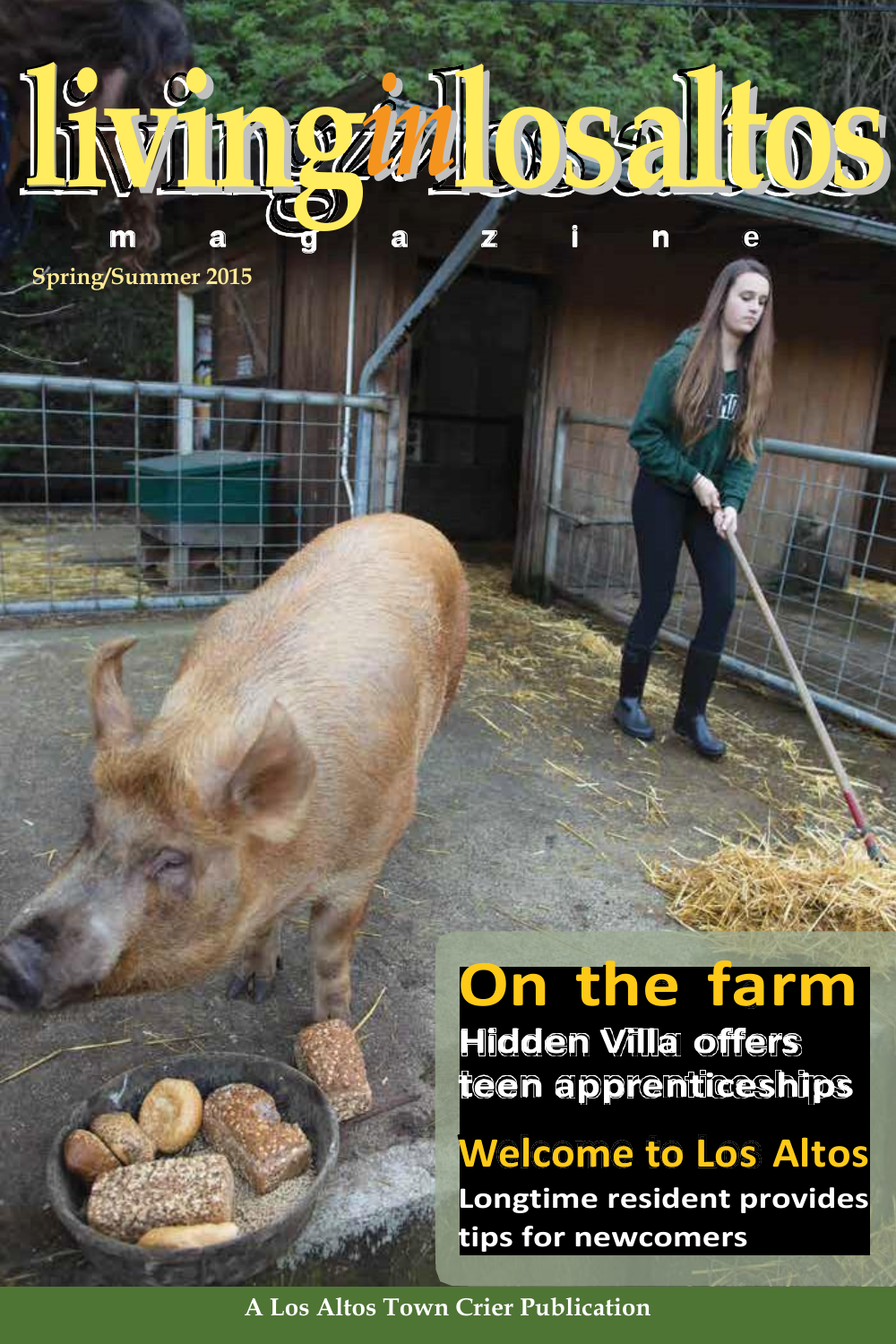# **Food forthought**



ELLIE VAn HOUTTE/TOwn CRIER

**It's not all cute and cuddly for teens participating in the eight-week Animal Husbandry Apprenticeship program at Hidden Villa in Los Altos Hills. Mia Mosing of Palo Alto, left, and Sophia Jackson of Los Altos clean the pigpens – one of many activities designed to teach them about caring for farm animals.**

#### **By Carol Rosen**

Special to the Town Crier

**W** aw so: hile many teens today can't tear themselves away from computer games and cellphones, some are building confidence and learning to perform sustainable farming practices outdoors.

The local area, formerly known as the Valley of Hearts Delight, used to be covered with orchards. Today, most of that ground supports buildings hosting technical businesses, housing and shopping centers. Technology has surely advanced, but it seems that many local residents don't know or care where their food comes from.

Enter Hidden Villa. Tucked into the mountains at 26870 Moody Road in Los Altos Hills, the 1,600-acre organic farm and nature preserve offers teen apprenticeships for potential farmers. Experienced farmers train teens to be aware of the food they should eat to stay healthy and eventually to work and develop the food that feeds those who work in high-tech and other businesses that sustain the local economy.

The teen apprentices participate for a variety of reasons. Some are seeking information. One, Mary Kruberg, a student at Sacred Heart Preparatory, takes care of farm animals at home and explains that it's really important "to have base knowledge and know how to act around animals – a lot of people don't actually know how to act around animals."

"I'm interested in how these small, sustainable farms work, and this has helped give me a different perspective on how we can change things in our food system to better help farmers," Kruberg said.

Others are compelled to participate because they love animals.

"It's another chance to be with animals, another chance to be on the farm," said Los Altos resident Sophia Jackson, longtime Hidden Villa camper and Bullis Charter School student. "It's given me a community that loves animals as I do."

#### **Experience through activity**

Eight-week Animal Husbandry Apprenticeships teach teens to take care of animals including pigs, chickens, goats, cows and sheep. Sessions are currently scheduled in the winter and spring, and coordinators plan to continue the afterschool programs next fall and winter.

Hidden Villa Youth Development Coordinator Sid Silverman oversees the apprenticeship program. Although she may look as if she's still a teen herself, she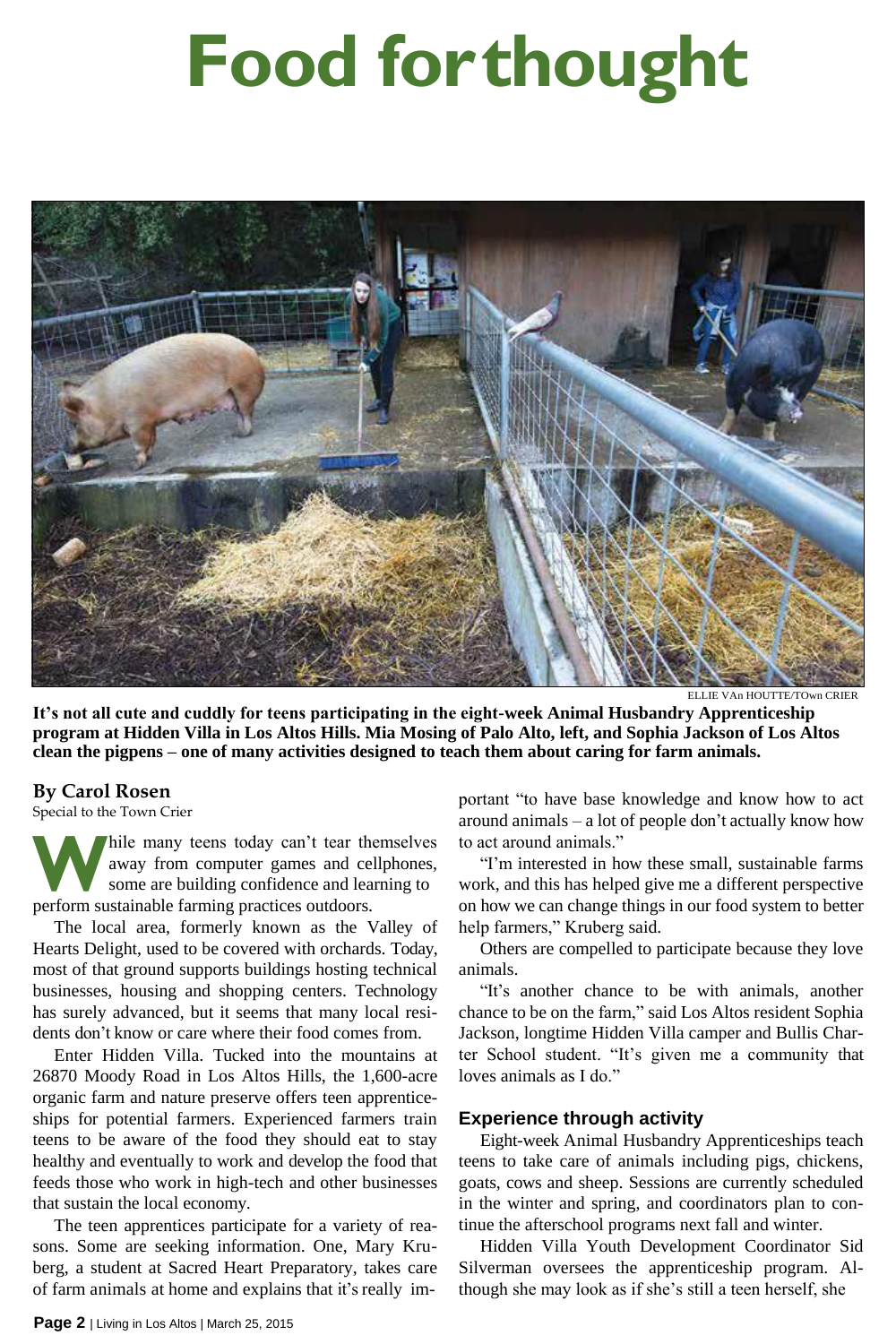has a wealth of experience working with youth. A community organizer, Silverman has focused on experiential education and training in teaching traditional farming and food justice.

"I focus on the experience," she said. "I find that learning through action can result in critical thinking and longterm understanding of actions in larger contexts. It's important for teens to learn using all five senses."

The farmers Silverman uses in the program promote youth development and encourage the teens to learn by doing and consequently build greater self-confidence.

"we use farmers to provide an educational experience, to leverage confidence and development (for our apprentices)," she said.

The 14- to 19-year-old teens meet 4-6 p.m. Thursdays over eight weeks. They learn the care of one flock or herd of production animals, including newly hatched chicks, piglets, kids or lambs. The small class size enables Hidden Villa to pair each teen with an experienced farmer to learn to care for one farm area.

"The average age of farmers is 60," Silverman said. "It's very important to connect youth with organic, sustainable, small-scale agriculture."

The group meets promptly at 4 p.m. to check in with each other and Hidden Villa's livestock representatives. From 4:15 to 5:30, the teens train in animal care. At 5:30, group members can ask questions and discuss their research to demonstrate how each animal's background

*Continued on Page 8*



ELLIE VAn HOUTTE/TOwn CRIER

**Anna Clare Pauker feeds and grooms farm animals during the Agricultural Apprenticeship program at Hidden Villa.**

Living in Los Altos | March 25, 2015 | **Page 7**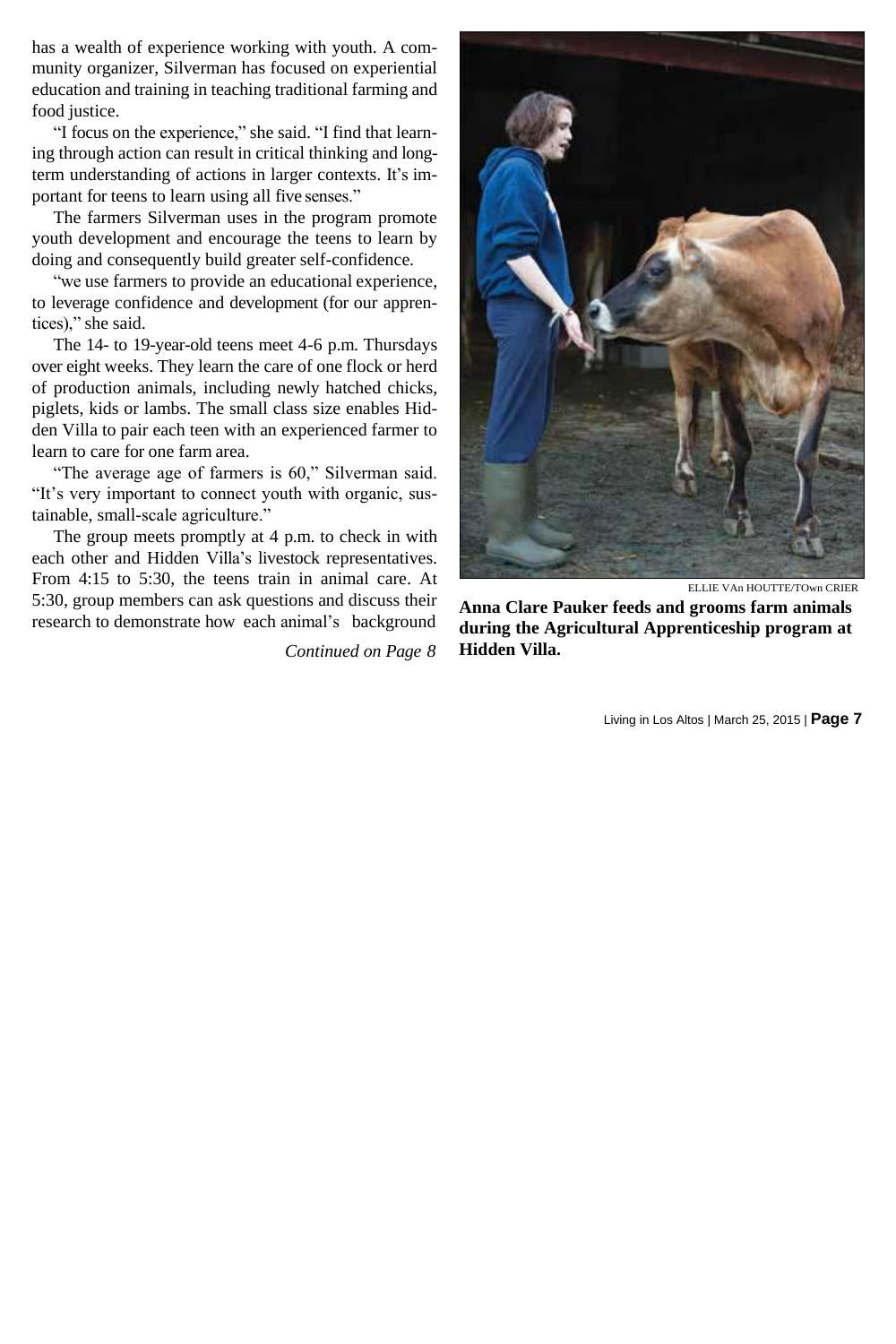#### *Continued from Page 7*

complements a sustainable food system. In the last 15 minutes of the session, the teens reflect on their day and participate in a think tank that conceptualizes their work within the larger food system.

The first week of the program they meet a representative for each different animal during a farmwide scavenger hunt.

The second week, Hidden Villa's animal husbandry manager reviews the farm's practices. Then each teen tends to the animal he or she is most interested in.

During weeks three to five, each teen trains with a farmer mentor in how to care for the animals. The final three weeks of the apprenticeship afford opportunities to share what they've learned with fellow apprentices and

teach their mentors something about the animals they are responsible for. The last step may require outside research.

The final apprentice session is reserved for a potluck.

#### **Summer program**

Hidden Villa's eight-week summer Agricultural Apprenticeship program for 13- to 19-year-olds is scheduled 9 a.m. to 3:30 p.m. Wednesdays through Fridays June 15 through Aug. 7.

Teens spend their mornings in the field exploring different techniques of soil augmentation, irrigation, planting,



ELLIE VAn HOUTTE/TOwn CRIER

**Anna Clare Pauker and fellow Agricultural Apprenticeship program participants record their work at the end of each session.**

training plant growth, sustainable pest management, harvesting and cooking. Afternoons include workshops that connect their field training with scientific and social contexts.

During the sessions, teens examine each stage of production, including botany, biomimicry, crop rotation and crop diversity, and design sustainable food systems. They also participate in Hidden Villa's weekly Community Supported Agriculture potluck and take a marketing analysisfield trip to the Los Altos Farmers' Market. Once

*Continued on Page 10*